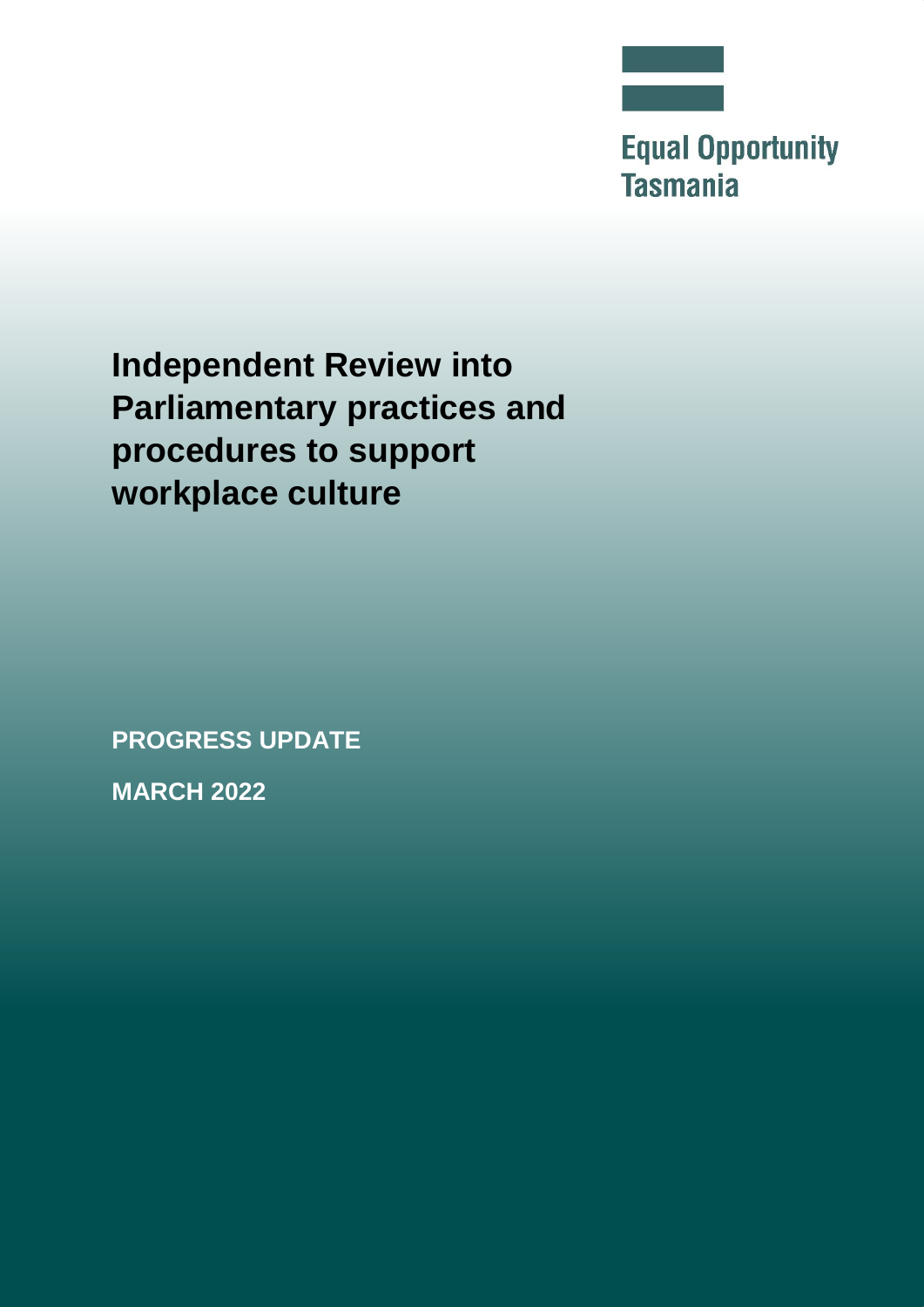This Progress Update concerns the **Independent Review into Parliamentary practices and procedures to support workplace culture**, of which I was appointed as Independent Reviewer on 27 July 2021.

**I extend my thanks to all individuals who have participated in the Review thus far.**

For further information about functions of the Anti-Discrimination Commissioner please contact Equal Opportunity Tasmania:

**Phone:** 1300 305 062 (in Tasmania) or (03) 6165 7515

**E-mail:** [MPSReview@equalopportunity.tas.gov.au](mailto:MPSReview@equalopportunity.tas.gov.au)

**Web SMS:** 0409 401 083

**Translating and Interpreting Service:** 131 450

**National Relay Service**

TTY Users: Phone 133 677 then ask for 1300 305 062 Speak and Listen: 1300 555 727 then ask for 1300 305 062

**Office:** Level 1, 54 Victoria St, Hobart TAS 7000

**Post:** MPS Review, GPO Box 197, Hobart TAS 7001

**[www.equalopportunity.tas.gov.au](http://www.equalopportunity.tas.gov.au/)**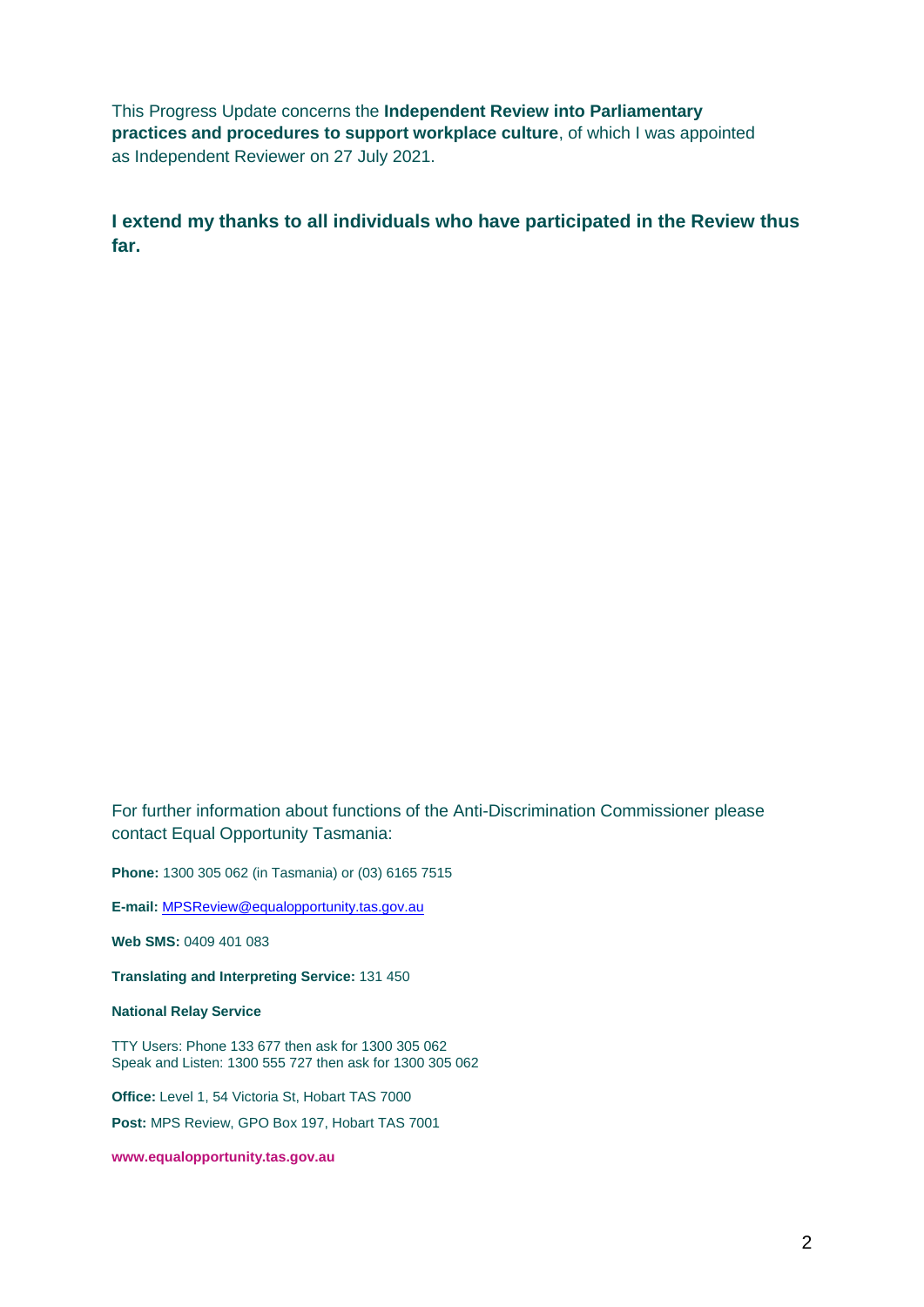## **Contents**

| <b>Commissioner's Foreword</b> | 4              |
|--------------------------------|----------------|
| <b>Review Background</b>       | $\overline{5}$ |
| <b>Status of the Review</b>    | $6\phantom{1}$ |
| <b>Methodology</b>             | $\overline{7}$ |
| <b>Survey: Key Indications</b> | 9              |
| <b>Terminology</b>             | 10             |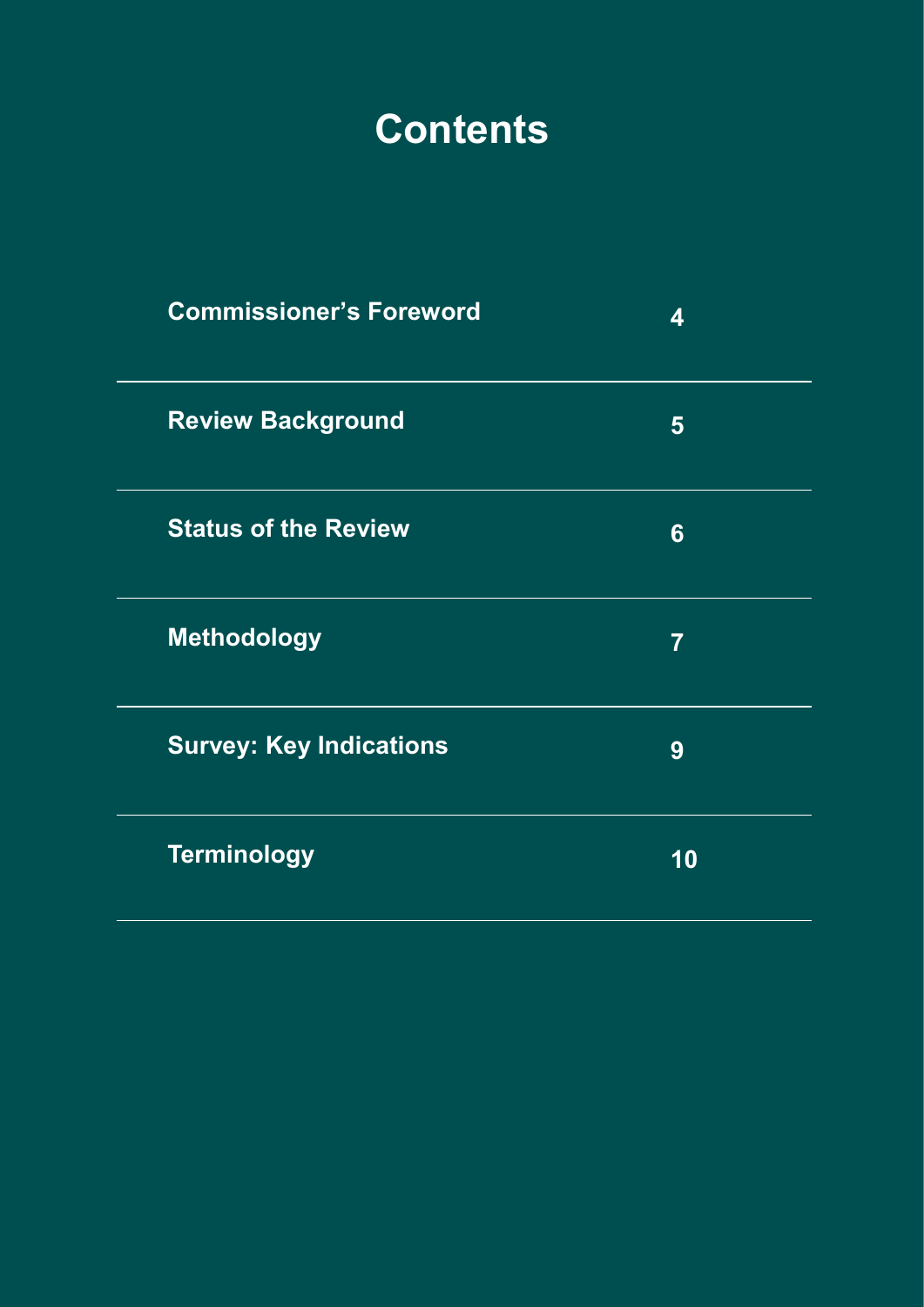## **COMMISSIONER'S FOREWORD**



The Independent Review into Parliamentary practices and procedures to support workplace culture (the Review) is an important and crucial step forward in ensuring that the Ministerial and Parliamentary Services (MPS) workplace is a safe and respectful one.

The breadth of the Review is to be commended, with discrimination, sexual harassment and bullying all being covered by the Terms of Reference. This approach acknowledges the real lived experience of employees, in that different types of unsafe workplace conduct are often interwoven.

Like other jurisdictions, the Review allows for constructive analysis of the MPS workplace, and subsequent evidence-based recommendations. These recommendations, where implemented, will result in significant changes to working conditions and workplace culture, improved safety in the workplace, clear expectations of conduct, and improvement in the reputation and public perception of the MPS workplace.

Upon my preliminary evaluation of the results of the Survey into Workplace Culture in the Tasmanian Ministerial and Parliamentary Services Workplace, it is clear that the Review is validly sought and that MPS employees are engaged and receptive to this process. This is demonstrated by the comparatively high response rate to the Survey and I take this chance to acknowledge the emotional labour of all Review participants who have engaged thus far and provided insights into their experiences in the MPS workplace.

I also acknowledge the support of the Committee, particularly regarding the progression of the *Justice Miscellaneous (Independent Review Amendments) Act 2022* through Parliament, and the endorsement of measures to ensure the Review process upholds principles of safety, confidentiality and consent.

The next steps for the Review are outlined in this Progress Update. Review participants, which, of course, includes Committee members, will be encouraged to provide written submissions and/or participate in interviews. All contributions to the Review are valuable to the findings and recommendations that result from the information provided. The overarching purpose of the Review is to ensure respect, accountability, kindness, inclusivity, physical and emotional safety for all employees.

The final report will be provided to the Committee in July 2022, and will be made available to the public thereafter. I look forward to progressing the next steps of the Review and continuing to engage with MPS staff to create a report that is truly reflective of their experiences, forward-focused and facilitative of change in the MPS workplace.

**Sarah Bolt** Anti-Discrimination Commissioner

17 March 2022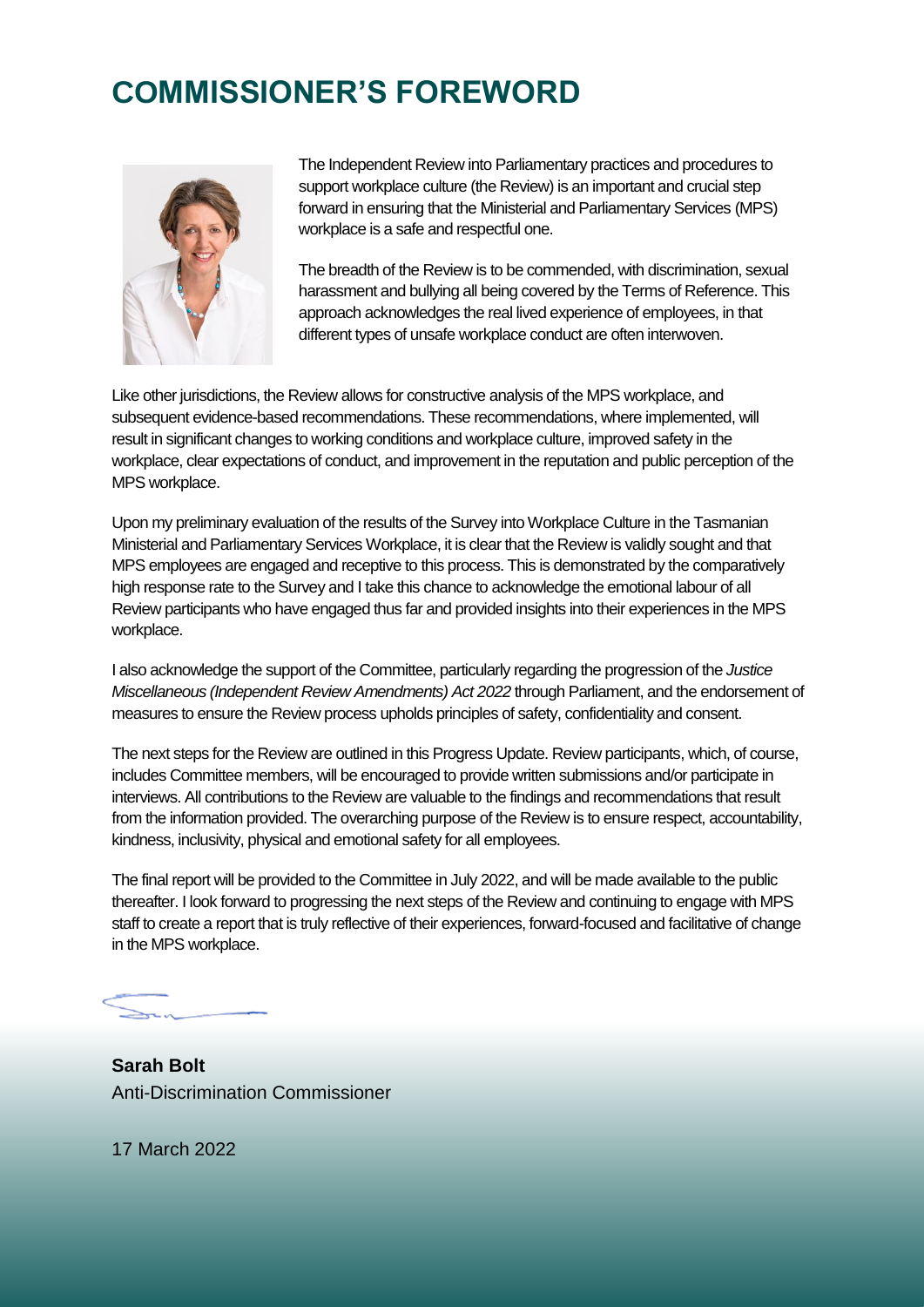## Review background

On 28 July 2021, the Honourable Peter Gutwein MP, Premier of Tasmania, announced<sup>1</sup> my appointment, in my role of Anti-Discrimination Commissioner, to undertake the Independent Review into Parliamentary practices and procedures to support workplace culture (the Review) in line with the Terms of Reference, released that same day.<sup>2</sup>

 $\frac{1}{2}$  , and the set of the set of the set of the set of the set of the set of the set of the set of the set of the set of the set of the set of the set of the set of the set of the set of the set of the set of the set

The announcement confirmed establishment of a Committee comprising members of both houses of Parliament, the role of which is to support my work in undertaking the Review, and to lead implementation of any accepted recommendations upon completion of the Review.

I make particular reference to the broad endorsement of the Review across party lines. I note that the Review is being conducted impartially and without reference to particular political parties. It is essential that the Tasmanian Ministerial and Parliamentary Services (MPS) workplace is viewed without the lens of party politics for the purposes of this Review.

As per the Terms of Reference, the Review of the MPS workplace is being undertaken to ensure a safe and respectful workplace and reflect best practice in preventing and dealing with workplace discrimination, sexual harassment and bullying.

The scope of the Review is unprecedented within Australia, as it includes workplace conduct constituting:

- discrimination;
- sexual harassment; and
- bullying.

1

In the context of my role as Independent Reviewer, I will not investigate or make findings regarding any individual allegations made which concern workplace discrimination, sexual harassment or bullying.

<sup>1</sup> Peter Gutwein, Premier of Tasmania, *Terms of Reference finalised for independent review into Parliamentary practices and procedures*, 28 July 2021: www.premier.tas.gov.au/site\_resources\_2015/additional\_releases/terms\_of\_reference\_finalise d\_for\_independent\_review\_into\_parliamentary\_practices\_and\_procedures

<sup>2</sup> Department of Premier and Cabinet, *Independent Review into Parliamentary practices and procedures to support workplace culture*: www.dpac.tas.gov.au/independent\_review\_into\_parliamentary\_practices\_and\_procedures\_to\_ support\_workplace\_culture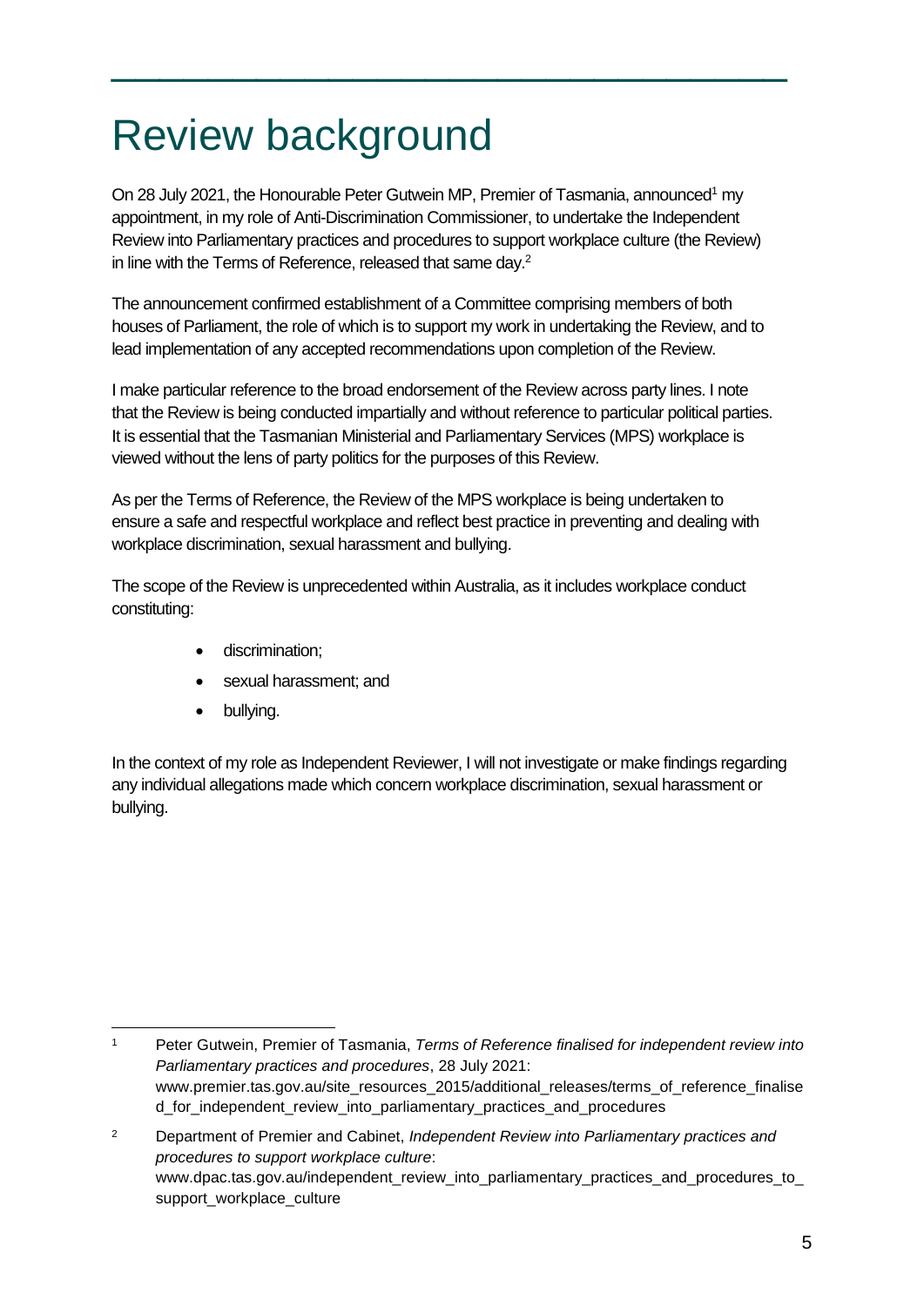## Status of the Review

The timeline of the Review has been impacted by unforeseen delays, particularly legislative changes to the *Right to Information Act 2009* and the *Archives Act 1993* via the *Justice Miscellaneous (Independent Review Amendments) Act 2022*.

 $\frac{1}{2}$  , and the set of the set of the set of the set of the set of the set of the set of the set of the set of the set of the set of the set of the set of the set of the set of the set of the set of the set of the set

It is noted that progressing such matters involved jurisdictional analysis and identification of issues in state legislation, seeking legal advice, correspondence to the Committee, decisionmaking in response, drafting proposed legislative amendments, consultation with stakeholders, and waiting for Parliamentary sittings to recommence in 2022.

While these legislative changes will result in the Review taking longer to complete than anticipated, they were necessary and appropriate changes made to ensure I am able to administer a safe and confidential process for Review participants.

Current work of the Review includes, in summary:

- Requests for information sent to key stakeholders:
- Analysis of survey results and compilation of a draft report;
- Preparation of documentation for opening of submissions (i.e. consent forms, participant information package);
- Forming and drafting internal processes to ensure safety, confidentiality, impartiality, and a trauma-aware approach;
- Preparation of correspondence to the Committee, Review participants and stakeholders, media releases and website updates; and
- Contractual negotiations with an external consultant to assist with next steps of the Review.

Work undertaken thus far includes, but is not limited to:

- Setting of Review methodology, including jurisdictional analysis and meeting with Review staff of the Australian Human Rights Commission;
- Construction of survey, consultation with an independent contractor, and subsequent administration of survey;
- Consultation with key stakeholders in order to confirm scope of Review participants;
- Progression of legislative amendments; and
- Obtaining legal advice on various matters (under 18 participation, right to information, storage and use of personal information, confidentiality etc.).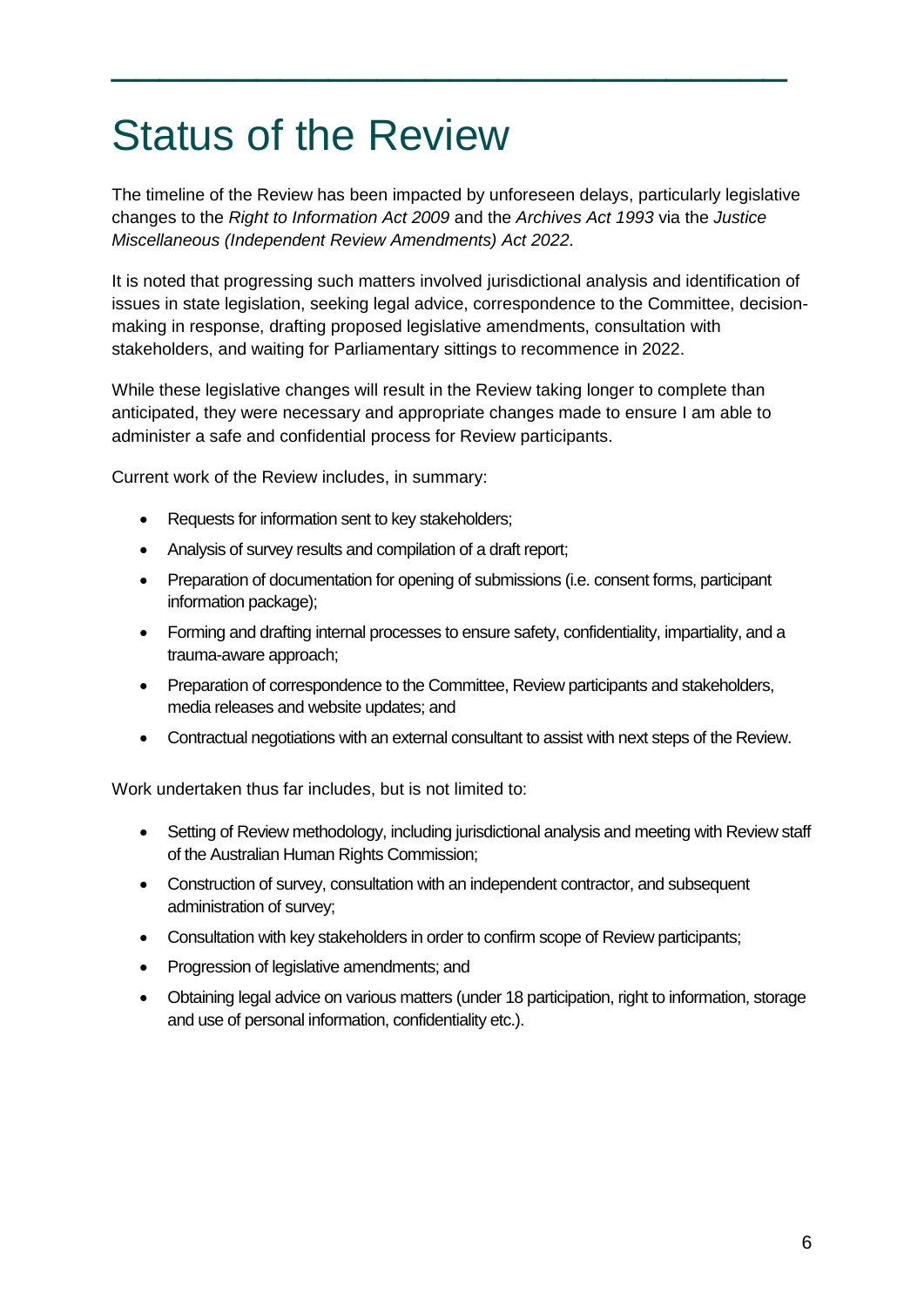# Methodology

The decision regarding the most appropriate methodological approach to conduct the Review was informed by the approaches used by the Australian Human Rights Commission and the South Australian Equal Opportunity Commission.

 $\frac{1}{2}$  , and the set of the set of the set of the set of the set of the set of the set of the set of the set of the set of the set of the set of the set of the set of the set of the set of the set of the set of the set

I have adopted a mixed method approach to the Review, comprised of the following methodologies:

- A survey;
- Written and verbal submissions:
- Invitations for interviews and/or focus groups; and
- Review of existing policies and procedures and analysis of current workplace practices.

Due to the sensitive nature of the content covered by the Terms of Reference, the methodology selected ensures the Review is conducted ethically and safely by:

- Obtaining informed consent from Review participants prior to participation;
- Minimising the risk of harm to Review participants;
- Protecting the anonymity and confidentiality of Review participants; and
- Giving Review participants the right to withdraw their consent.

The use of quantitative and qualitative research methods will provide a comprehensive base of evidence, enabling me to make recommendations that reflect the current state of the MPS workplace in the final report.

All data and personal information obtained from Review participants is strictly confidential. Information provided throughout the Review may be used in a de-identified form in the final report. This includes quotes, extracts from submissions or other documents.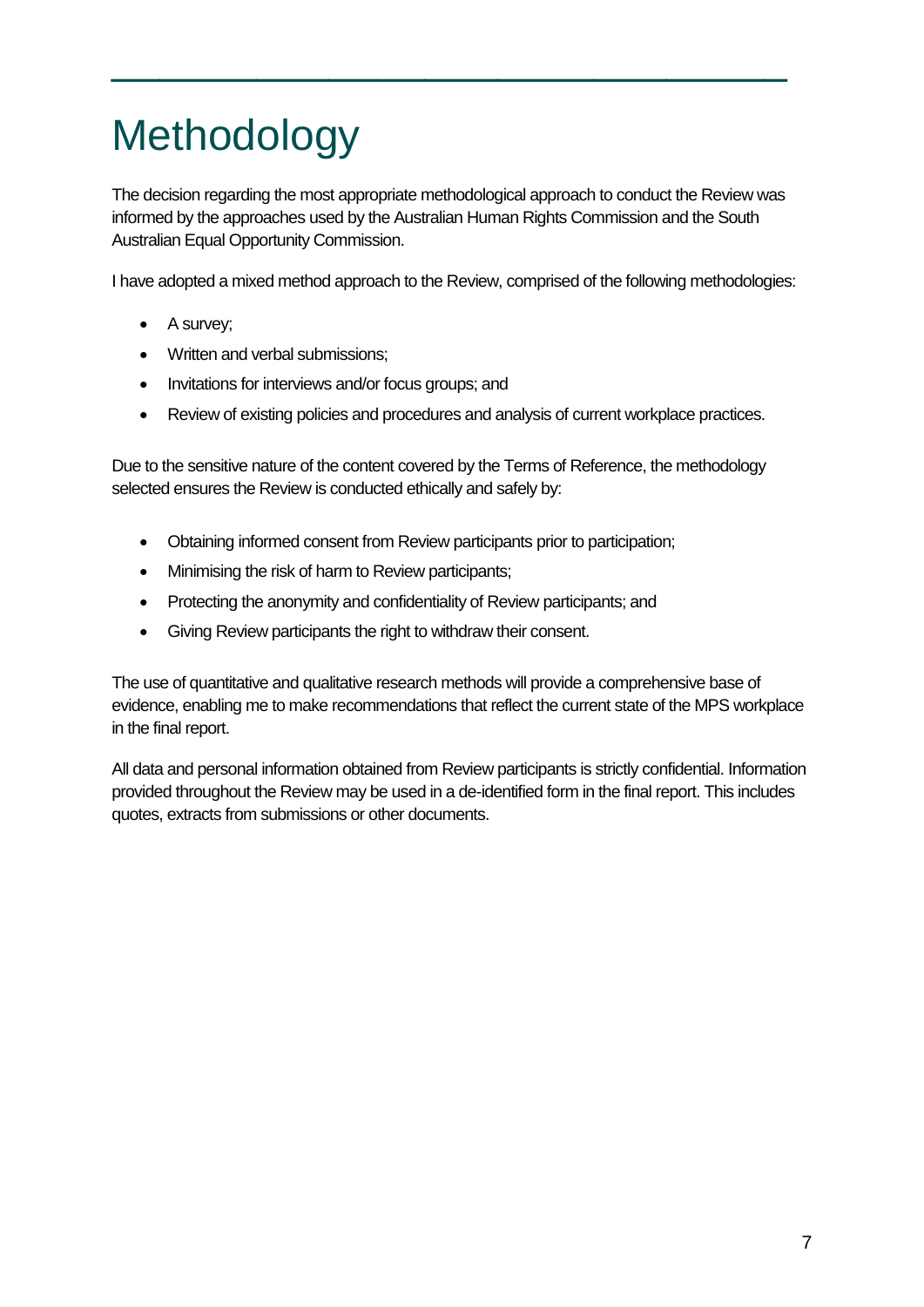# Methodology cont.

## **Survey**

The Survey into Workplace Culture in the Tasmanian Ministerial and Parliamentary Services Workplace was open from 22 November 2021 to 17 December 2021 and was conducted online. Participation was voluntary and no individual will be identifiable from the results.

 $\frac{1}{2}$  , and the set of the set of the set of the set of the set of the set of the set of the set of the set of the set of the set of the set of the set of the set of the set of the set of the set of the set of the set

Survey data has been analysed and will form part of the evidence base used for recommendations contained in the final Review report.

Some key indications observed from the Survey results thus far are included on the following page.

It is important to note that all employees of the MPS Review can provide a written or verbal submission whether they participated in the Survey or otherwise.

## **Written and verbal submissions**

The announcement of the opening of written and verbal submissions will occur in March 2022. Review participants and key stakeholders will be invited to provide submissions.

Review participants will be able to make written and verbal submissions anonymously or otherwise. Submissions received will be assessed to determine whether they fall within the scope of the Terms of Reference.

All submissions will be exempt from the application of the *Right to Information Act 2009* (Tas).

## **Invitations for interviews and/or focus groups**

Review participants will be given the option to participate in an interview. An interview can be differentiated from a verbal submission in that it involves a set of questions relevant to the topic of the interview.

If appropriate, I will establish focus groups to engage people who are less likely to participate in the Review, or who may prefer to do so via a group.

## **Review of existing policies and procedures and analysis of current workplace practices**

I have commenced an audit of existing policies and procedures used within the MPS workplace that fall within the scope of the Terms of Reference. Correspondence has been sent to key stakeholders requesting relevant materials and information.

The audit of existing policies and procedures specifically requests information regarding current workplace practices such as existing human resources support, content of training, access to policies etc.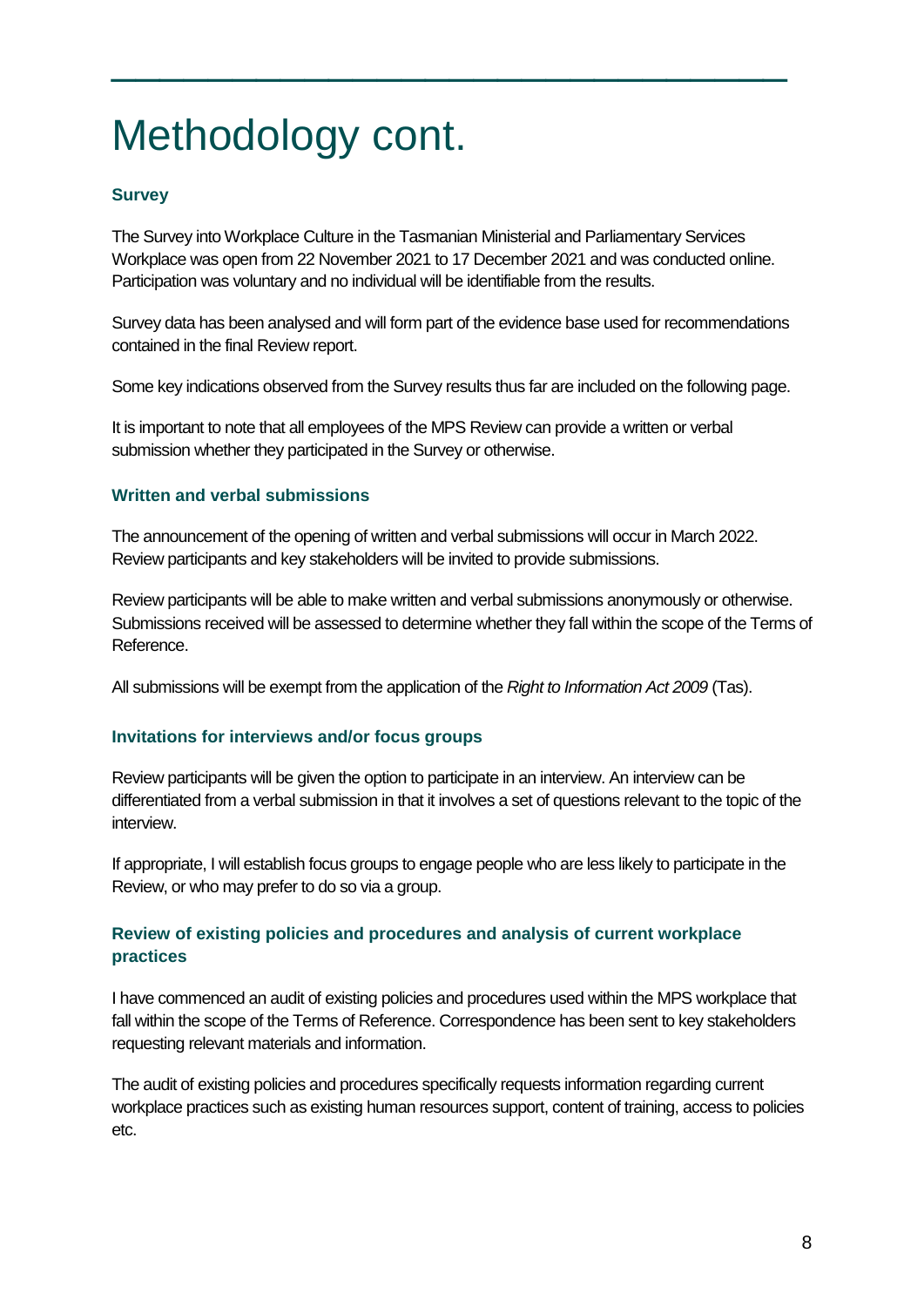## **Survey into Workplace Culture in the Tasmanian Ministerial and Parliamentary Services Workplace**

## **Key indications based on preliminary analysis:**

#### **Participation rate**

The official participation rate is still being finalised, but is comfortably above 50%.

Comparatively, this is an excellent result. In South Australia, the survey response rate was nearly 25%<sup>3</sup>. Federally, the survey result was 23%.<sup>4</sup>

## **Discrimination**

Where discriminatory conduct is observed, it often occurs in areas where multiple people witness the conduct.

In the vast majority of incidences, no one intervenes.

## **Diversity**

Demographic data obtained thus far indicates a lack of diversity across the MPS workplace.

## **Internal complaint processes**

In relation to satisfaction with internal complaint processes, results indicate general dissatisfaction, with over 80% of participants who made an internal complaint rating dissatisfaction or extreme dissatisfaction.

## **Sexual harassment**

The most common forms of sexual harassment are sexual jokes, intrusive comments or questions, and touching or other physical contact.

## **Bullying**

Supervisors or managers, followed by Members of Parliament, most commonly engaged in bullying behaviours.

<sup>&</sup>lt;u>.</u> <sup>3</sup> Equal Opportunity Commission of South Australia, *Review of Harassment in the South Australian Parliament Workplace* (2021) 3: https://www.eoc.sa.gov.au/about-us/projects/review-of-harassment-in-the-parliamentworkplace.

<sup>4</sup> Australian Human Rights Commission, *Set the Standard: Report on the Independent Review into Commonwealth Parliamentary Workplaces* (2021) 107: https://humanrights.gov.au/set-standard-2021.